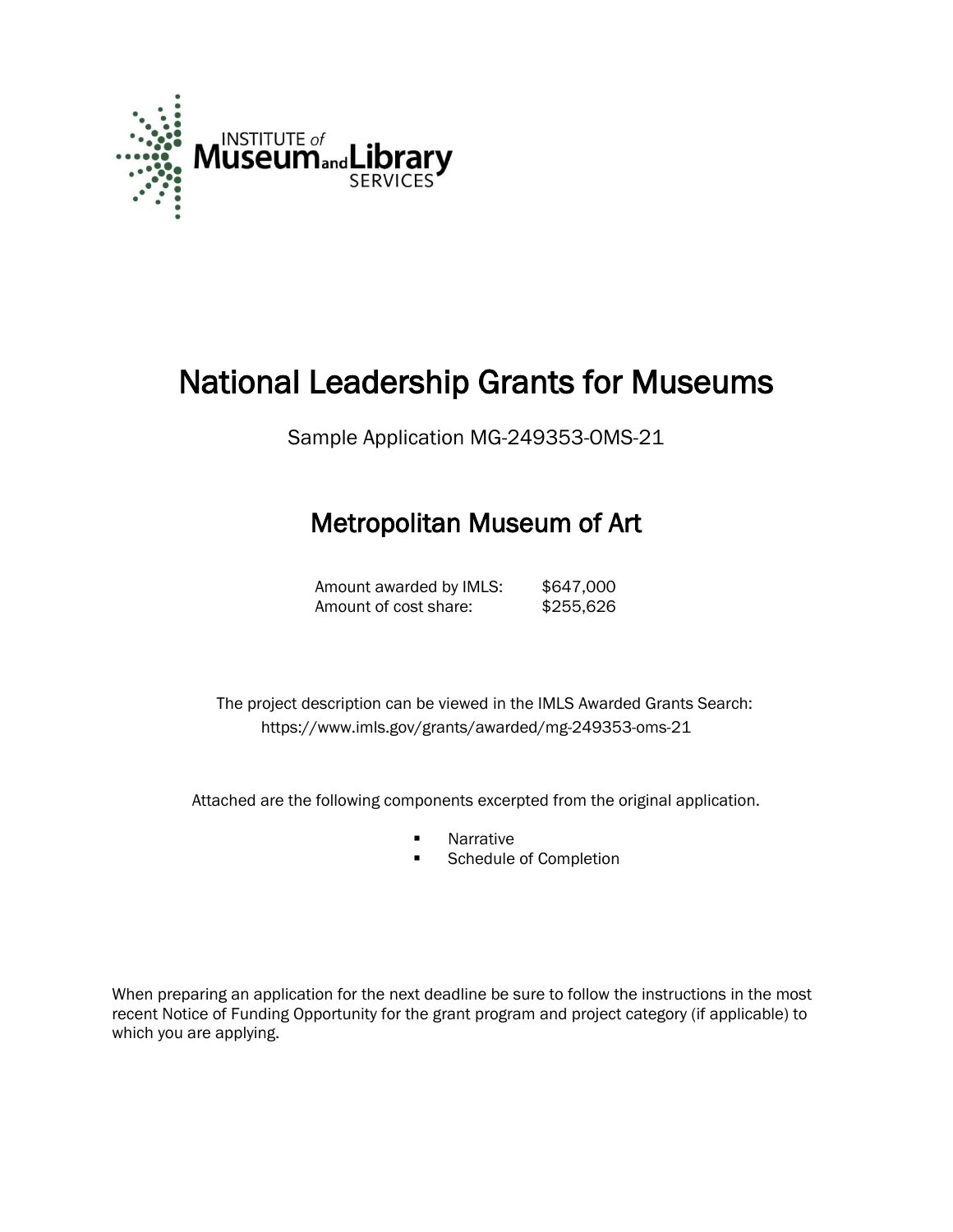#### **NARRATIVE**

#### **Project Justification**

The Metropolitan Museum of Art (The Met) requests a \$647,000 National Leadership Grant (NLG) to calibrate and benchmark commonly used tests to identify safe storage, display, and transport materials and to make results available to museums, archives, and libraries worldwide. By developing methods to contextualize and benchmark such tests, The Met will build upon the achievements of its 2016 NLG award to provide tools for collection stewards to make more informed decisions in the testing and selection of materials scientifically proven to be safe for long-term use near cultural heritage objects. A database containing harmful chemicals and the minimum amounts needed to cause damage to collections, known as "damage thresholds," will also be created and provided free to the field via the American Institute of Conservation's (AIC's) Materials Testing Wiki, an online resource containing test data and general information about materials testing.

<span id="page-1-3"></span><span id="page-1-2"></span><span id="page-1-0"></span>The universal test for assessing materials for use with all cultural heritage objects by institutions of all sizes is the "Oddy test".<sup>1,2,3,4</sup> In this test, the prospective material is placed in a sealed jar with water and three test strips made of lead, copper, and silver. The jar is aged in an oven for 28 days, and each metal strip is evaluated for level of corrosion caused by the material in question. With most collecting institutions lacking the capacity to conduct in-house testing, the field has, until quite recently, relied on personal experience, word of mouth, material safety data sheets (MSDS), conference presentations, and the occasional publication to inform material selection. The Met's 2016 grant focused on optimization of the Oddy test and the development of a new, related, paper test appropriate for organic-based artworks.<sup>5</sup> The publication of test results for more than 400 materials, one of the products of that grant, served as the impetus for multiple institutions to contribute results to the AIC's Materials Testing Wiki, bringing the total number of available material tests to nearly 2,500.<sup>6</sup> While this has become a widely used tool for selecting materials, due to the variety of test variants and the lack of benchmarking for standardization, interpretation of results into sensible materials usage recommendations is challenging.<sup>[3,7](#page-1-0)</sup> The project proposed herein expands the scope of that work, strengthening the integrity of multiple materials tests and facilitating the standardization of other tests for the long-term benefit of collections everywhere. This advance has the potential to affect every collection-based cultural institution across the US and world.

<span id="page-1-4"></span><span id="page-1-1"></span>Nearly all other tests used in the cultural heritage field succumb to the same issue: that the line demarking when a material is recommended for use (passing the test) or not recommended (failing), is rarely defined with experiment-based information. While examples include long-used methods such as the Oddy test and spot or micro-chemical tests, $<sup>8</sup>$  they also comprise more recently</sup> implemented chromatography-based volatiles analyses. The 2016 NLG supported the dissemination of volatiles analysis reports for hundreds of materials using solid phase microextraction (SPME) gas chromatography mass spectrometry  $(GCMS)$ , which allows for the identification of off-gassing chemicals from a prospective material. Other similar volatile analyses include direct thermal desorption (DTD) GCMS;<sup>9</sup> the Bundesanstalt für Materialforschung und -prüfung's (BAM's) BEMMA protocol,<sup>10</sup> which quantifies the amounts of harmful chemicals; and the recently developed paper test,[5](#page-1-2) which uses a paper test strip aged with a prospective material to establish whether it is acceptable for use near art. In these and most other materials testing protocols, *the concentration of any one chemical or class of chemicals that is said to cause damage to collections or is enough to disallow the use of the material near art is based on subjective, often conservative, and experiencebased rules rather than on a systematic and thoughtful assessment of what materials have been successfully and unsuccessfully used near collections.* The proposed process for developing a benchmarking procedure will generate highly useful information about the *amounts or*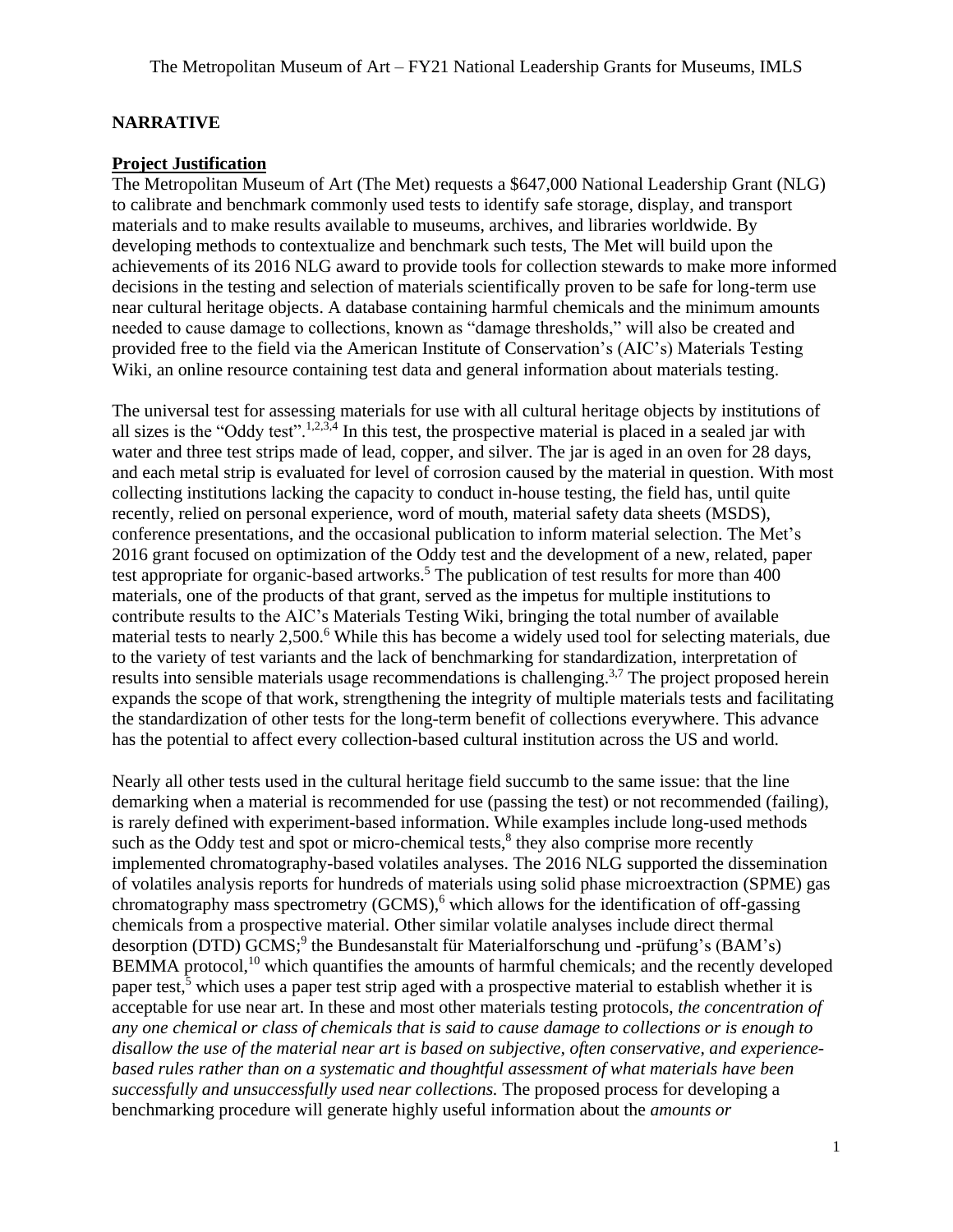#### The Metropolitan Museum of Art – FY21 National Leadership Grants for Museums, IMLS

*concentrations of chemicals that are harmful to collections*, making volatiles analysis results interpretable by both the testers and collections stewards.

The Oddy test serves as a key example of these issues. The unprecedented and copious sharing of Oddy test results on the AIC's Materials Testing Wiki since 2017 has allowed institutions and individuals with limited in-house testing resources to select construction, storage, and transport materials based on the results of others. It is notable that Torok et.al. found that 12 of 43 or nearly  $30\%$  of surveyed institutions did not conduct in house Oddy testing.<sup>11</sup> The widespread usage of the Oddy test Wiki page, which has become the sixth most visited by more than 5,600 visitors/year on that site (an increase from the 19th most visited page in 2017) is evidence of this trend. With 17 institutions contributing results using 16 significantly distinct test protocols, however, collections stewards are left guessing which protocol or institution is providing reliable information. This uncertainty is not only because some test protocols produce a wider range of corrosion than others when testing the same prospective material, but it is also because essentially \*all\* Oddy test coupon assessment protocols are based on tradition rather than experiment-based benchmarking or standards.

According to Torok's survey, at least 20 distinct protocols are in use at 31 institutions. The tests vary widely in their ability to maintain the water and volatiles being produced by the test material, which is just one of many differences that can lead to a range of corrosion results for the same test material (Figure 1 and Table 1). While evaluation protocols are not always disclosed in test procedures,<sup>12</sup> if the same coupon evaluation protocols are utilized for different test protocols, the results or recommendations for use of a material near cultural heritage objects can vary. This occurs because there is no basis for knowing whether a given test protocol is capable of detecting the minimum amount of a damaging pollutant, or for knowing whether the corrosion caused by that pollutant is being appropriately ranked in the context of the field's decades of experience using materials with collections.

**Figure 1.** Oddy test images from two different test protocols conducted on the same materials, showing significant differences in the type and amount of corrosion produced on the copper coupons. These tests have different sensitivities to the same pollutants. Benchmarking of the tests would allow those running the tests to document their sensitivity and allow the adoption of a better test, the modification of their test, or the modification of their rating protocols to account for the observed over- or under-sensitivity.

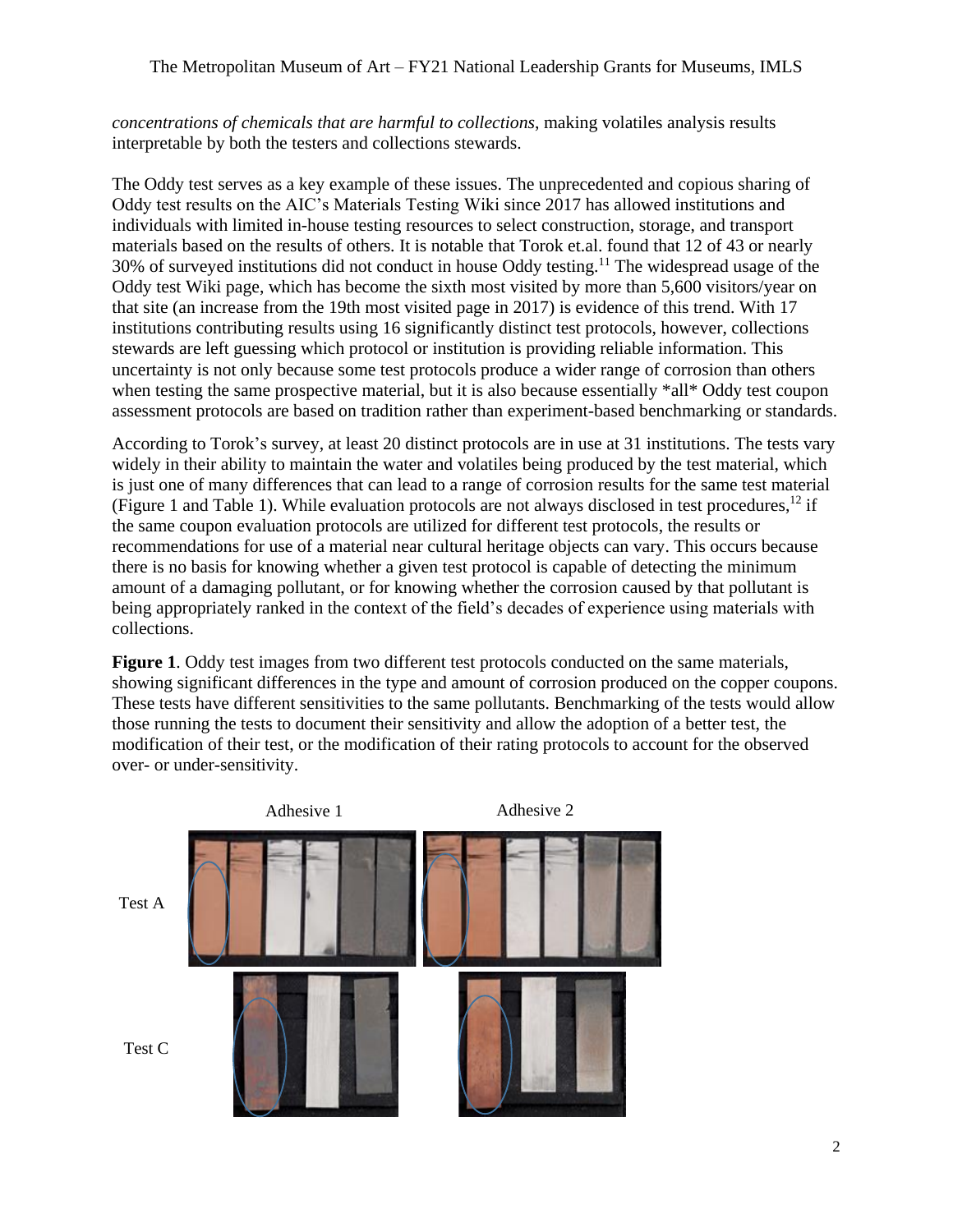All Oddy variants base their rating levels of corrosion on traditional rather than on sensible benchmarking or a broadly accepted standard, where the metal coupons are categorized as Permanent (P), translating to materials that can be used indefinitely; Temporary (T) for up to six months; or Unsuitable (U), which are not recommended for use near cultural heritage objects. Examples of these materials include Obmodulan<sup>™</sup> polyurethane board (P), some polyethylene boards (T), and plywood board (U). Typically, the first sign of corrosion defines the P/T border. The T/U border is much less well defined as "clearly visible corrosion".<sup>[3,](#page-1-0)[4](#page-1-3)</sup> At The Met, the T/U border has been based on the experience of running many tests, observing the corrosion patterns of each metal.<sup>13,14,15</sup> Again, as referenced above, differences between protocols can produce dissimilar sensitivities, resulting in notable variation in the amounts of observable corrosion for the same material. Thus, even if the same corrosion type is produced, different levels of that corrosion can lead to dissimilar use recommendations for the same material.

**Table 1**. Oddy test results for the same materials using two different test protocols, with different resulting use recommendations. Tape 1 is U and P, and Tape 2 and PVC board 1 are T and P. Notably, the PVC board tested here was recently used in museum showcases, causing rapid and significant tarnishing of collections.<sup>16</sup> For benchmarking of the Oddy test, the amount of sulfide present in this PVC board will likely become \*Unsuitable\* for use with collections rather than T or P, as these tests report.

|               | Tape 1                                                              | Tape 2                                                            | <b>PVC</b> board 1                                       |  |  |  |
|---------------|---------------------------------------------------------------------|-------------------------------------------------------------------|----------------------------------------------------------|--|--|--|
| <b>Test A</b> | Ш<br>Cu: Slight red tarnish<br>Ag: No corrosion<br>Pb: heavy orange | Cu: No corrosion<br>Ag: Very slight white haze                    | Cu: No corrosion<br>Ag: Yellow tarnish                   |  |  |  |
|               | crystals                                                            | Pb: Darkening overall                                             | Pb: No corrosion                                         |  |  |  |
|               |                                                                     |                                                                   |                                                          |  |  |  |
| <b>Test B</b> | Cu: Minor darkening<br>Ag: No corrosion<br>Pb: No corrosion         | Cu: Very slight darkening<br>Ag: No corrosion<br>Pb: No corrosion | Cu: No corrosion<br>Ag: No corrosion<br>Pb: No corrosion |  |  |  |

The Met proposes to address the lack of test benchmarking, which exists for nearly all material tests applied in the cultural heritage field, by developing an accessible and easily reproducible benchmarking procedure that will be applied to the Oddy and paper tests, standardizing the borders between P/T and T/U for both tests. This procedure will be based on the assessment of regularly used, no longer used, and generally avoided commercial materials and will utilize easily prepared chemical mixtures to allow for the generation and application of consistent and reproducible standards. While this proposal focuses on the Oddy and paper tests, *once developed, the chemical mixtures will be applicable far beyond the Oddy test, facilitating the benchmarking of other tests used to evaluate storage, display, or transport materials*. The process used to develop these benchmarking procedures will also allow the generation of damage thresholds for chemicals found through chromatographic volatiles analyses such as DTD-GCMS or those used in the BEMMA protocol, representing the beginnings of a significant advance in the use of analytical tools for the evaluation of storage, display, and transport materials.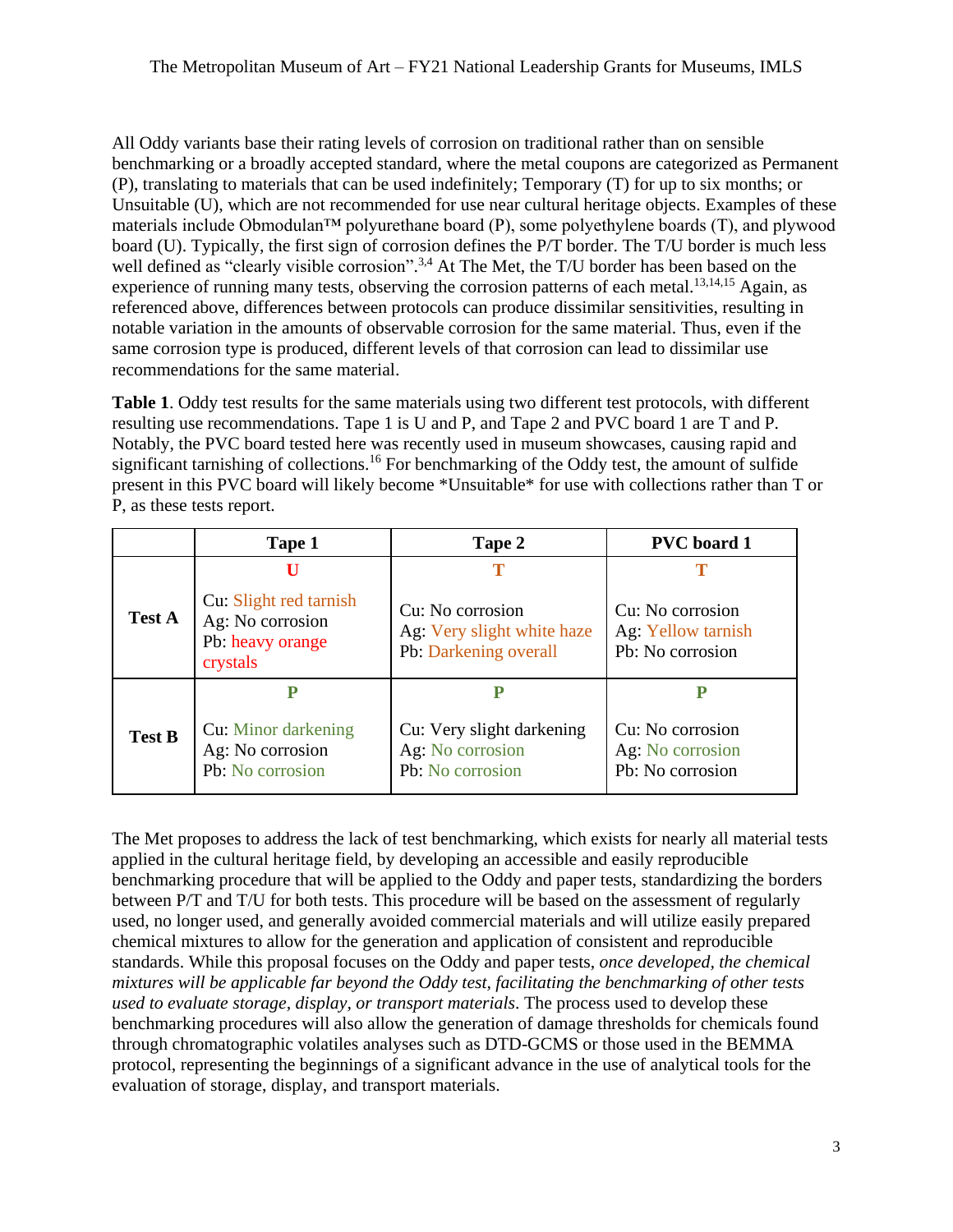The chemical analyses used to understand what chemicals in what amounts are off-gassing from the benchmarking materials will be used to develop a partial database reporting threshold levels of chemicals or classes of chemicals above which damage to art can be expected. This database will be made public on the AIC's Materials Testing Wiki page so that others can both contribute to it and use the data to inform materials selection in cultural heritage institutions. This database is a much needed resource, allowing the accurate and effective use of volatiles analysis tools for materials testing, informed by but eventually replacing surrogate tests such as the Oddy and paper tests.

The greatest challenge to benchmarking will be establishing which materials are appropriate and broadly accepted as safe for collections (P), on the border of safe and slightly harmful (P/T), and on the border of slightly harmful and harmful (T/U). Materials that are obviously P and U will easily be identified based on decades of conservator experiences, The Met's GCMS volatiles analysis and Oddy test data, and literature containing case studies of problematic or Unsuitable materials.<sup>17,18</sup> Identifying Temporary materials near the P/T and T/U borders, however, will be more challenging, requiring the identification of products that were once acceptable and are no longer used due to observed damage, products that are used despite showing a range of Oddy test results, or material categories that do not have Permanent options but have Temporary ones based on repeated use and testing. A steering committee consisting of conservators and conservation scientists has been assembled to develop strategies for tapping into the collective knowledge of the conservation field to identify and rank the acceptability of a range of materials for use near cultural heritage objects.

#### **Steering Committee:**

Sarah Melching – Director of Conservation, Denver Art Museum, CO

Jane Williams – Director of Conservation, Fine Arts Museum, San Francisco, CA

Laura Gaylord-Resch – Environmental Technician, Cleveland Museum of Art, Cleveland, OH

Pamela Hatchfield – Head of Objects Conservation, Emeritus – Museum of Fine Arts, Boston

Samantha Springer –Private Conservator, Portland, OR

Maria Fredericks – Sherman Fairchild Head of Conservation, The Morgan Library, New York City

David Thickett – Conservation Scientist, English Heritage Foundation, London, UK

Lisa Elkin –Director of Conservation, American Museum of Natural History, New York City

Jean-François de Lapérouse – Conservator, The Metropolitan Museum of Art, New York City

Once a range of materials between Permanent and Unsuitable are identified, the materials will undergo Oddy and paper testing as well as chemical analysis to establish what volatiles at what concentrations are causing corrosion on each coupon type, or degradation of the cellulose from the paper test. Because commercial materials are essentially uncontrolled and subject to formulation change or variation without notice, the goal will be to produce a benchmarking protocol based on easily reproduced chemical mixtures. The selection of chemicals used to produce corrosion on each metal type will be based on the volatiles analyses of the benchmarking materials as well as their commercial availability and costs. Oddy and paper tests of those or similar chemicals will be completed to verify that similar levels of corrosion and paper degradation as the source material are produced. For the Oddy test, a direct comparison of like coupons will be made by using electrochemical reduction to assess the amount of each corrosion type produced both by the material and the individual chemicals. The paper test includes the semi-quantification of paper degradation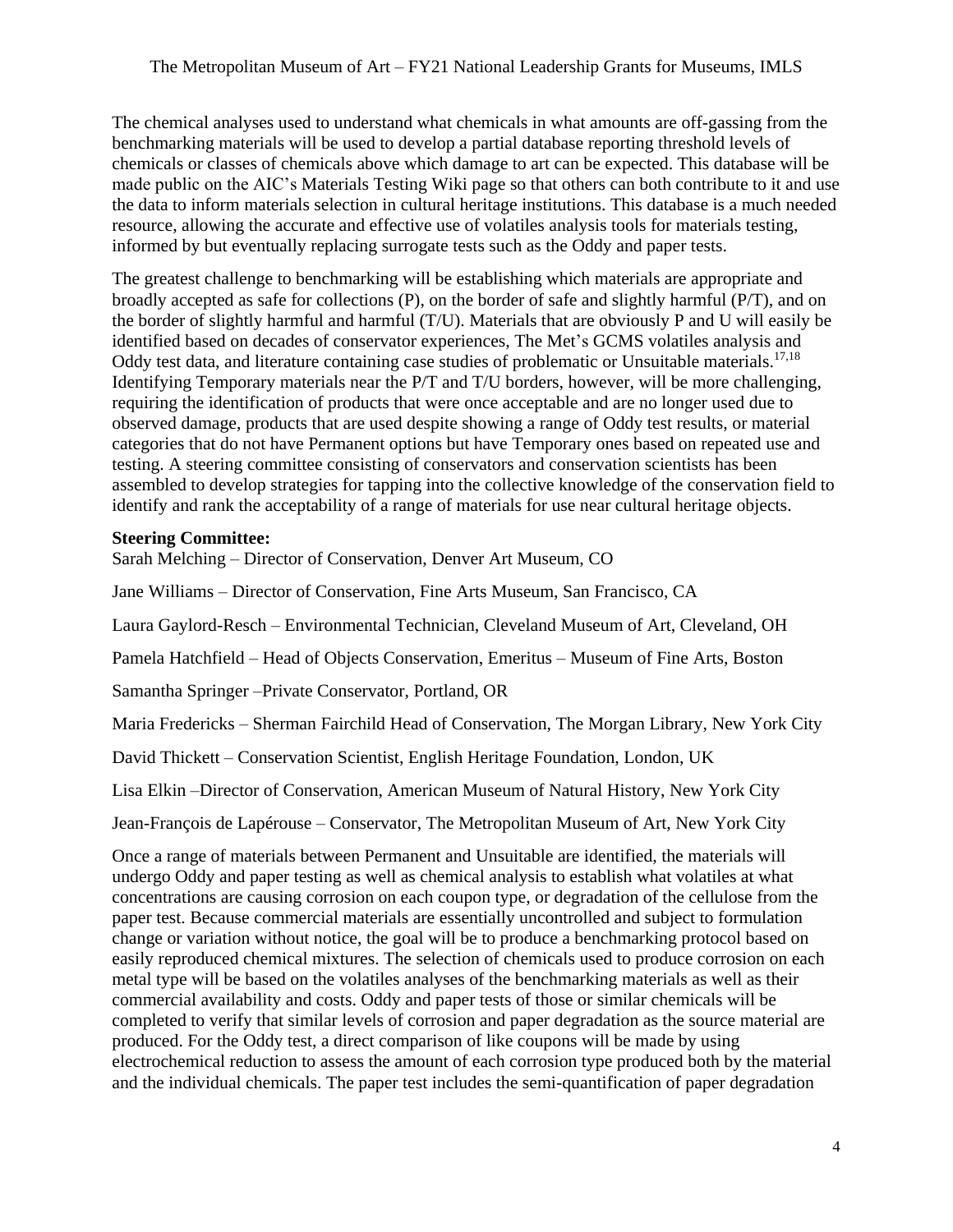through measurement of the glucose concentration via ion chromatography and level of oxidation via UV-Vis spectroscopy, which can be directly compared for both the test material and chemicals.

The development and use of a benchmarking protocol for the Oddy and paper tests will greatly improve the ability of collection stewards to choose materials for use near cultural heritage objects. Considering that the Oddy test is the primary decision-making tool used by collection stewards, it is important to note that material selections based on the Oddy test will still rely on a subjective and time-consuming protocol. It is clear that more rapid and objective tests are needed to improve the accuracy and rate at which materials can be tested. Volatiles analysis has been used to screen materials at a handful of institutions in the US and more prominently in Germany using the BEMMA protocol.<sup>[9,1](#page-1-4)9,20,21</sup> These use a range of analytical tools including GCMS, ion chromatography (IC), and high pressure liquid chromatography (HPLC) to identify and sometimes quantify the levels of acids, aldehydes, ketones, oximes, amines, esters, and other potentially reactive classes of compounds. The testers, however, much like those using the un-benchmarked Oddy test, have only circumstantially established rules and chemical intuition for recommending a material for use near cultural heritage objects. The Met will coordinate with BAM to conduct the BEMMA protocol on each of the benchmarking materials, and the Museum will conduct DTD-GCMS on each material. This in-depth chemical analysis of volatiles from each material will facilitate the selection of reactive chemicals for use in the benchmarking solutions and have the added benefit of beginning to benchmark the BEMMA test and other chromatography-based volatile organic chemicals (VOC) analysis techniques.

As The Met and other institutions develop and use a wide range of materials tests, it is clear that a community-based and approved benchmarking system has the potential to expand the list of materials that are acceptable for safe use with cultural heritage, while providing a scientific basis for eliminating the ones that are dangerous to collections. The Preventive Conservation Science Lab (PCSL) in The Met's Department of Scientific Research (DSR) is uniquely positioned to undertake this specialized work, having been awarded 2016 NLG support that made possible the development of the paper test and the testing and publication of Oddy and volatiles analysis results for hundreds of materials. While this previous award has allowed The Met to successfully identify gaps in knowledge for the field of materials testing, the proposed project expands on that work and aims to broadly enhance the integrity of testing protocols and establish damage thresholds of harmful chemicals for the benefit of cultural heritage collections worldwide.

#### **Project Work Plan**

#### **Selection of benchmarking materials:**

The selection of benchmarking materials, being the most subjective portion of the work, will be the most challenging and will require input from a broad range of community members. To accomplish this, The Met will work with the project's steering committee to establish viable methods and processes to engage with the conservation community. The project team will use at least two modes of outreach. Possibilities include conducting an online survey or call for information, hosting smallgroup online workshop sessions, and hosting an in person or virtual session at the AIC's Annual Meeting. For each of these methods, a similar set of questions will likely be posed, asking for experience-based information about materials that run the gamut on the Permanent to Unsuitable continuum and are or were regularly used in the conservation field.

A survey will be utilized to identify members of the community that are informed, willing, and interested in engaging on this topic as well as to collect viable information. A follow-up interview or invitation to join a small-group session will likely be required to ensure that the information provided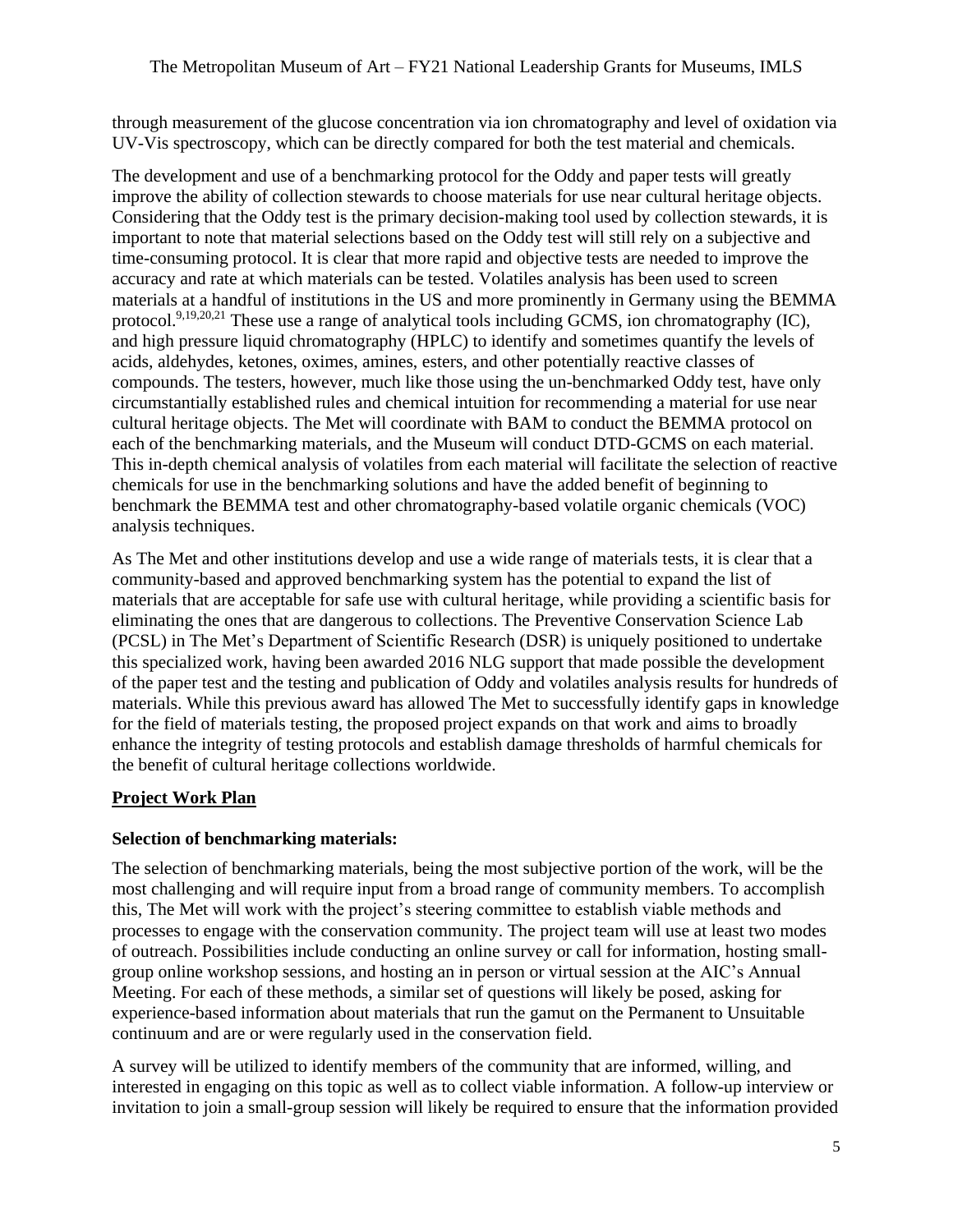is interpreted correctly and appropriately evaluated. Participants will be asked to generate a list of materials, rating and ranking them for where they fit on the Permanent to Unsuitable continuum while documenting their justifications. This information, along with Oddy test and volatiles analysis data, will be utilized to finalize the rankings. Approximately 30-40 materials will be selected as the primary benchmarking set. Selection will focus on those at the P/T and T/U borders but will also include P, T, and U materials, ensuring that a range of degradation of the copper, silver, lead, and cellulose sensors can be expected.

#### **Sourcing and testing of benchmarking materials:**

The Met Museum will acquire sufficient quantities of each benchmarking material to minimize the need to repurchase for the duration of the grant, storing the excess in a freezer. Ideally, a single batch or production run will be used throughout the experiments for most materials. An exception will be materials that have historically produced a range of Oddy test results. Where possible, at least three different batches of these materials will be acquired from separate manufacturing sites, or at least separate suppliers.

Each material will be subjected to The Met's Oddy and new paper tests, as well as direct thermal desorption (DTD)-GCMS volatiles analysis, and the BEMMA protocol for volatiles. While The Met's DTD-GCMS test will allow for identification of individual chemical compounds, the BEMMA protocol, performed by BAM in Berlin, Germany will *quantify* the amounts of each chemical class. The combined data will be assessed and used to establish which chemical compounds in what quantities are most likely to cause the corrosion observed on each metal coupon used in the Oddy test.

Three to five chemicals believed to corrode each metal will be prepared in concentrations that were found to cause a particular level of metal coupon corrosion via the Oddy and/or paper test, and undergo individual testing using The Met's Oddy and paper tests. From these results a subset of chemicals will be identified for use in the final protocols.

To establish the concentrations of each chemical required for the benchmarking protocol, the amount of corrosion produced on the commercial material's Oddy coupons will be evaluated using electrochemical reduction. Using these chemical mixtures, The Met will aim to reproduce similar levels and types of corrosion each chemical is capable of producing. There are often multiple types of corrosion present on a particular coupon when exposed to the commercial material. The single chemical, however, will likely produce fewer types. The goal will be to identify the most abundant corrosion types from the commercial material's test and match it with the selected benchmarking chemical(s). The data from the electrochemical reduction of the Oddy coupons, paper test, DTD-GCMS, and the BEMMA analyses will be used to measure and establish both the levels of coupon degradation and the volatiles present. As needed, multi-angle x-ray diffraction of the Oddy coupons will be used to identify the phases or types of corrosion.

Project staff will aim to identify and analyze approximately 30-40 materials in the first six months of the grant period. Analysis of each material could yield as many as several hundred chemicals requiring further testing to identify which compounds are responsible for any corrosion. By sharing the resulting data and protocols, The Met will greatly enhance the reliability of materials tests that institutions worldwide rely on to aid in the selection of transport, storage, display, and construction materials; and promote a greater consensus among collections care professionals about which materials are dangerous to cultural heritage objects. To accommodate the volume of this work,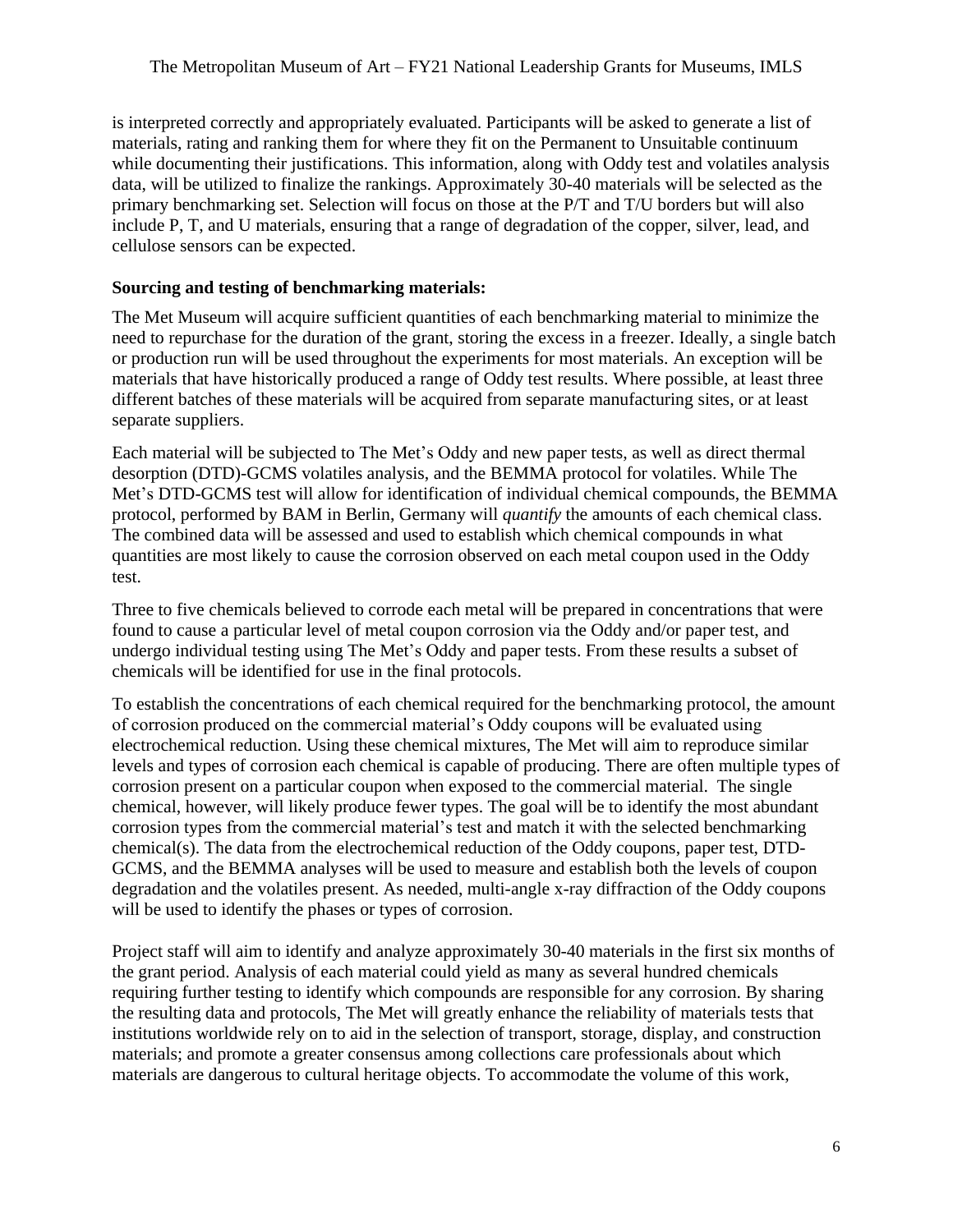prospective grant funds would support two Ph.D. level Research Associates dedicated to the project over the course of three years, whose responsibilities are outlined below.

#### **Key Personnel:**

The Met team will consist of Eric Breitung (Ph.D., Research Scientist) as project lead, who will ensure the direction and timing of the research remains true to the proposal as well as providing guidance and mentorship. Catherine Stephens (Ph.D., Associate Research Scientist) will provide methodology guidance for volatiles analysis as well as establishing damage thresholds for individual chemicals, and Alayna Bone (B.A., Research Assistant) will provide Oddy test and ion chromatography training and conduct Oddy tests as needed. Two grant-supported Research Associates will provide support on all technical aspects of the proposed work including but not limited to literature searches, laboratory experiments, report writing, and publication. They will also conduct the outreach campaign to the conservation community, participate in steering committee and PCSL meetings, and have the opportunity to present their work at conferences. Additional details on their proposed responsibilities are available in the appended position description.

Grant funds would also support the contracted services of Wolfgang Horn, Senior Researcher at the Bundesanstalt für Materialforschung und- prüfung (BAM) in Berlin, who will provide key support by conducting the BEMMA protocol on benchmarking materials; and Samantha Springer, a Portland, OR-based conservator who will implement all updates and alterations to the AIC's Materials Testing Wiki pages to ensure broad and accurate dissemination of project results.

#### **Planning and Implementation:**

Planning, updates, and tracking of progress will occur at bi-weekly group meetings at The Met. Early in the project, the steering committee will help guide the outreach process with the conservation community. Once that is completed, the committee will continue to provide counsel through annual meetings on the progress of the project.

The Met will also present this work at annual Materials Working Group (MWG) meetings. The MWG is a community of collections care professionals united in developing guidelines and best practices for selecting, evaluating, and disseminating materials used in collection care. Its participants are highly engaged in this work and will provide substantive feedback on our process and methods.

#### **Outreach and publication:**

The final Oddy and paper test protocols will be reviewed by the steering committee and submitted for publication in peer reviewed scientific literature. In addition, summarized versions of the experimental protocols will be posted on the AIC's Materials Testing Wiki for any cultural heritage institution to use at no cost. A page dedicated to threshold levels for either individual, or if possible, classes of chemicals will also be posted on the Wiki, and we will work with BAM to introduce damage-based threshold levels into the BEMMA scheme. This information will greatly enhance the ability of collection stewards to translate data from rapid and quantifiable volatiles analyses into use recommendations for storage, display, construction, and materials near cultural heritage objects.

Upon publication of th[e](#page-1-1) benchmarking protocols, the AIC's Materials Testing Database $<sup>6</sup>$  will be</sup> modified to include a clear demarcation for those tests that have been run and evaluated using the benchmarking protocols. In addition, The Met's tests conducted within the previous two years will be re-evaluated with the new benchmarking protocol and republished to provide approximately 200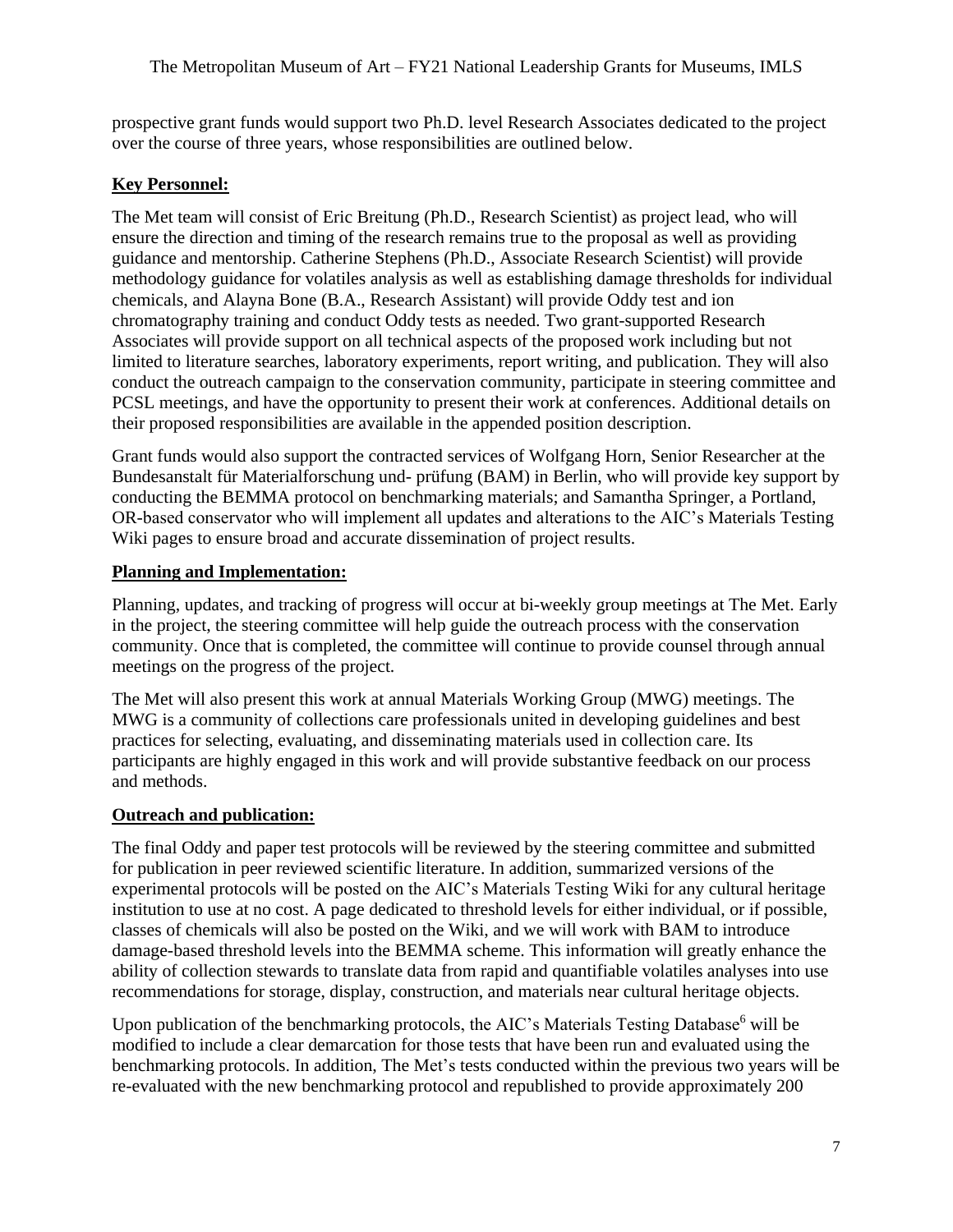benchmarked tests. With these additions, collections stewards can begin to utilize equally the results from a wide range of test contributors to the website.

Following the success of the International Materials Testing Symposium held at The Met in 2019,<sup>22</sup> which presented the state of materials testing in cultural heritage institutions to a crowded room of conservators, scientists, and technicians, grant funds would permit the Museum to host a follow-up symposium in the final year of the proposed project. All institutional partners will be invited to participate. Because this project will be of great interest to the broader conservation community, a video recording of the symposium will be disseminated afterward to allow those who cannot attend to view the presentations online. The 2019 meeting was hosted adjacent to the annual MWG meeting, also held at The Met. Assuming that in-person meetings are possible by then, this approach would also be taken for the 2nd International Materials Testing Symposium to facilitate broad attendance for an international community of collections care professionals.

## **Project Results:**

#### **Benchmarking protocols and VOC analyses:**

The proposed project will result in two benchmarking protocols, one each for the Oddy and paper tests. Application of the Oddy test protocol will have the broadest impact on the field, as it is continues to be the most widely used test to inform collections stewards about the safety of various display, construction, storage, and transport materials. The benchmarking protocols will also facilitate the benchmarking of other materials tests and promote more accurate interpretation of dissimilar Oddy test protocols across the field. Because benchmarked tests should produce more similar and standardized results, fewer repeat tests will be necessary, and collection stewards will be able to access more reliable and readily comparable materials testing information. This will result in the adoption across the field of a broader range of safe materials that have been thoroughly tested and vetted by multiple institutions, increasing the longevity of millions of the world's cultural heritage objects through more thoughtful and informed collections care choices.

The paper test's benchmarking protocol will serve to establish the P/T and T/U borders for this test as well as highlight the differences in chemical types and concentrations that affect the cellulose sensor relative to the metals of the Oddy test. The implications here are significant, as it has been shown that the metals of the Oddy tests are not always reactive to the chemicals that cause paper degradation, but it is not clear which chemical or mixtures of chemicals are responsible for the differences. By establishing which chemicals can affect metals versus paper and in what concentrations, collections steward's will be able to consider the media being stored, displayed, or transported when making materials decisions.

The chemicals and concentrations found to define the P/T and T/U borders for both the Oddy and paper tests will also be applicable to chromatographic VOC analyses such as DTD-GCMS and the BEMMA protocol. To date, only a few reactive VOCs such as formaldehyde, acetic acid, and propionic acid have been investigated to allow informed threshold levels for use near cultural heritage objects,<sup>23</sup> leaving scientists to interpret VOC analyses with chemical intuition rather than experiment-based data[.](#page-1-4)<sup>9</sup> An example of The Met's published SPME-GCMS data for hundreds of materials on the Wiki can be found in Supporting Document 4, where the first page shows how limited the field's knowledge is in this area. There we describe potential chemical reactions but cannot offer information about what concentration or chromatographic peak area is great enough to justify not using a material near collections.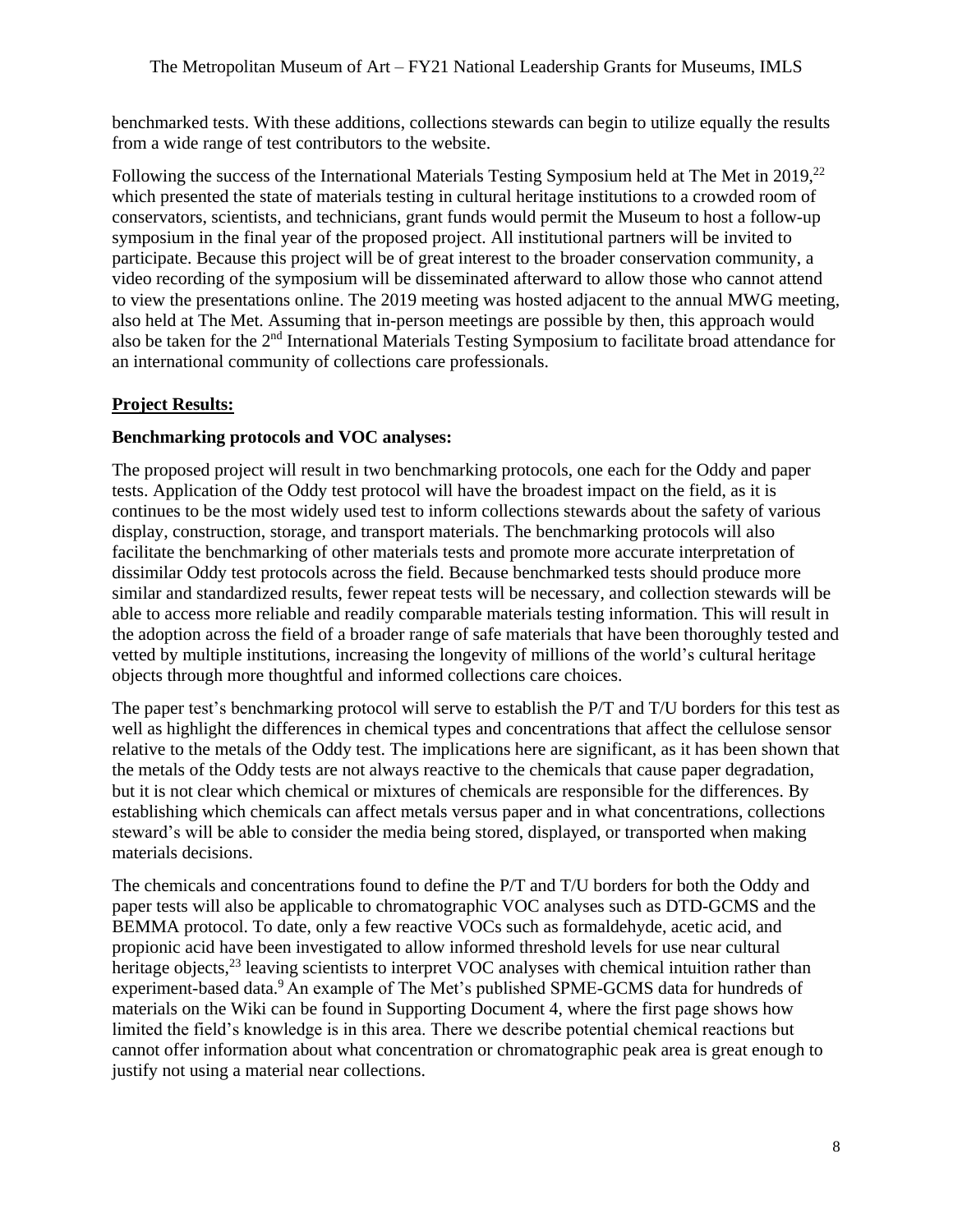The results from this work will add significantly to the list of VOCs for which the threshold levels for use near cultural heritage are established and will serve as a basis for adding to that list beyond the conclusion of the award. In fact, the long-term goal of The Met's PCSL is to use the Oddy and other materials tests to inform the more quantifiable, rapid, and objective VOC analysis techniques to the point where the Oddy and paper tests are no longer needed to make materials selection decisions. The work proposed herein is required for the conservation and scientific community to take the guesswork out of interpreting such data and, hence, guessing about material selection decisions.

#### **Outreach and promotion:**

As mentioned above, all relevant data and protocols will be published as is appropriate in peerreviewed scientific literature and on the AIC's Materials Testing Wiki, where it will be available open source for anyone with internet access. The Met will, of course, implement the benchmarking test on its own protocol and continue posting test data on the AIC's wiki. In addition, The Met will offer to ship benchmarking solutions to up to 15 institutions or individuals that are actively sharing their results on the AIC's wiki.

Project updates will be presented at Materials Working Group meetings, where many who run the Oddy and VOC analysis tests convene to improve access to high quality materials test and selection information. The Met will also host a 2<sup>nd</sup> International Materials Testing Symposium in year three of the proposed grant to highlight the results of this work as well as the work of colleagues from institutions around the world to present the state of the field of materials testing for cultural heritage.

## **Training:**

The proposed three year post-doctoral level positions would offer a rare training opportunity for two individuals to become experts in multiple materials testing and analytical techniques while working in a team environment at the only preventive conservation science laboratory in the U.S. Recruitment efforts will include outreach to ensure a diverse range of applicants, including those from underrepresented backgrounds. Ideal candidates will be expected to work collaboratively with each other and DSR staff. They will be included in all regular PCSL group meetings, where topics may include identifying materials for upcoming exhibitions, indoor air quality research, advances in the paper and Oddy test protocols, testing and improvement of display case design, integrated pest management (IPM), and other preventive conservation science issues at The Met. The PCSL has a growing list of collaborators and is currently working with scientists at Butler University, Case Western Reserve University, City University of New York, Abbott Laboratories, and Columbia University.

The Met has granted a one-year fellowship to a preventive conservator, who will work in the PCSL with Dr. Breitung as an advisor starting in September of 2021. She will work on a range of preventive conservation science projects, including vibration monitoring, our integrated pest management program, and pollutant monitoring in galleries. While her appointment is set for one year, the PCSL regularly accepts research fellows and interns, who participate in collaborative PCSL projects, creating a diverse, interactive, and exciting research environment.

As a global leader in scientific research on works of art, The Metropolitan Museum of Art would welcome IMLS' leadership support for this groundbreaking conservation science initiative, which we anticipate will yield broad, far-reaching benefits for museums both nationally and internationally. We would be honored to be among the 2021 National Leadership Grantees, and we thank you for your consideration of this proposal.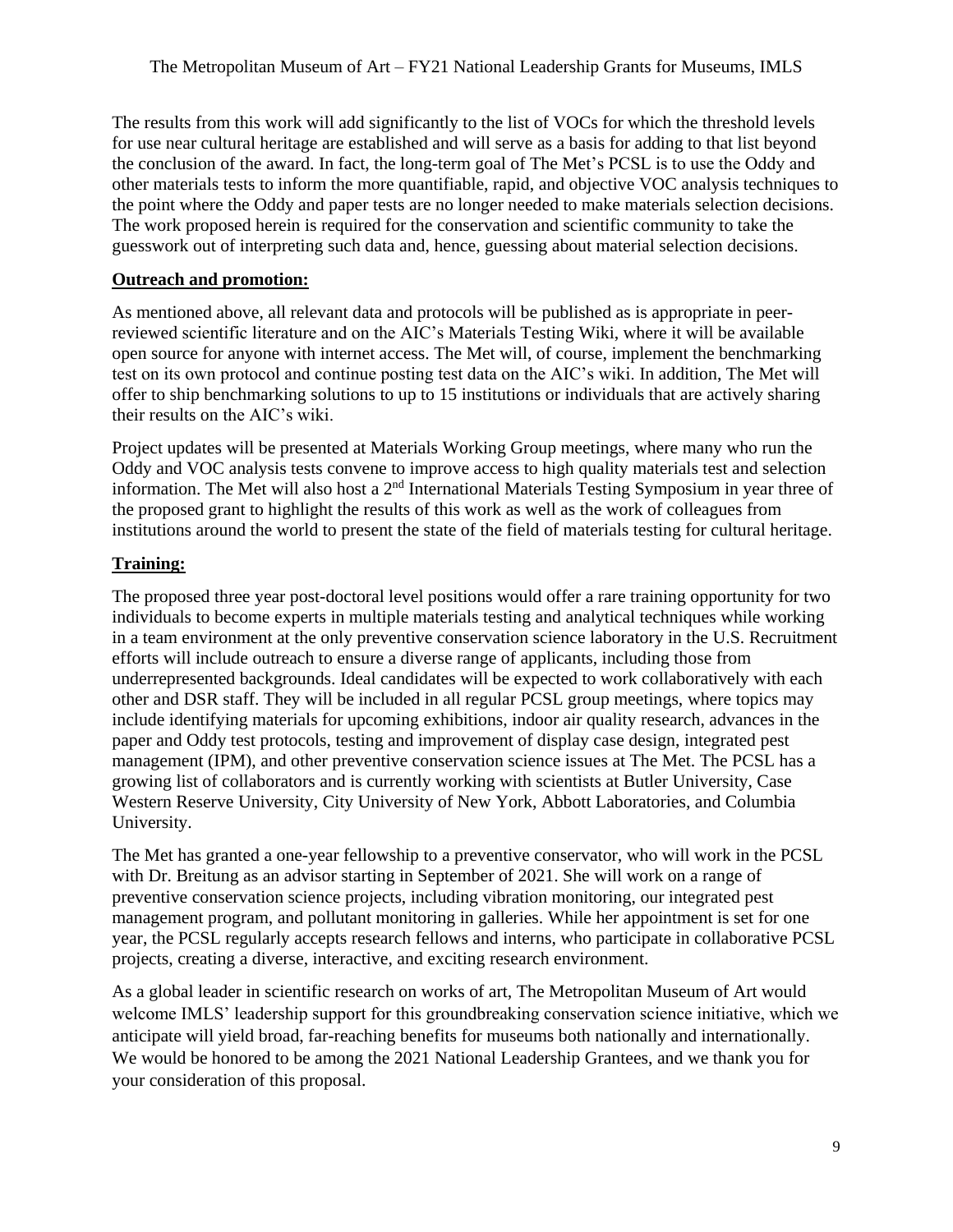#### **References:**

 $\overline{\phantom{a}}$ 

<sup>6</sup> Website content managed by Springer, S. and Arenstein, R., "Oddy Tests: Materials Databases", [Online] [https://www.conservation-wiki.com/wiki/Oddy\\_Tests:\\_Materials\\_Databases, \(a](https://www.conservation-wiki.com/wiki/Oddy_Tests:_Materials_Databases)ccessed Nov 2020).

<sup>7</sup> Green, L. R., and D. Thickett. 1993. "Interlaboratory comparison of the Oddy test." Conservation science in the UK: preprints of the meeting held in Glasgow, May 1993. London: James & James Science Publishers Ltd. 111-116.

<sup>8</sup> Thickett, D., and L. R. Lee. 1996/2004. "Selection of Materials for the Storage or Display of Museum Objects." British Museum Occasional Paper 111.

<sup>9</sup> Samide, M.J., Liggett M.C., J. Mill, and G.D. Smith. 2018. "Relating Volatiles Analysis by GC-MS to Oddy Test Performance for Determining the Suitability of Museum Construction Materials." Heritage Science 6.

<sup>10</sup> Wiegner, K., Farke, M., Horn, W., Jann, O., Hahn, O., "On the trail of pollutants – The assessment of emissions from materials for museum furnishings using the new BEMMA scheme", Restauro, **2012**, 3, 38-44.

<sup>11</sup> Torok, E. and J. D. J. Wickens, (2015). Reevaluating the Oddy Test: An Examination of the Diversity in Protocols Used for Material Testing in the United States. At *Conservation and Exhibition Planning: Material Testing for Design, Display, and Packing*, Washington, DC.

<sup>12</sup> [AIC's Materials Testing Wiki: "Oddy Test Protocols", \[online\] https://www.conservation](https://www.conservation-wiki.com/wiki/Oddy_Test_Protocols)wiki[.com/wiki/Oddy\\_Test\\_Protocols, \(ac](https://www.conservation-wiki.com/wiki/Oddy_Test_Protocols)cessed Nov. 2020).

<sup>13</sup> [AIC's Materials Testing Wiki: "MMA Copper Corrosion Library", \[Online\] https://www.conservation-](https://www.conservation-wiki.com/w/images/8/8c/MMA_Copper_Corrosion_Library.pdf)

wiki[.com/w/images/8/8c/MMA\\_Copper\\_Corrosion\\_Library.pdf, \(a](https://www.conservation-wiki.com/w/images/8/8c/MMA_Copper_Corrosion_Library.pdf)ccessed Nov 2020).

<sup>14</sup> AIC's Materials Testing Wiki: "MMA Silver Corrosion Library", [Online] [https://www.con](https://www.conservation-wiki.com/w/images/8/8d/MMA_Silver_Corrosion_Library.pdf)servation-

[wiki.com/w/images/8/8d/MMA\\_Silver\\_Corrosion\\_Library.pdf, \(accessed Nov 2020\).](https://www.conservation-wiki.com/w/images/8/8d/MMA_Silver_Corrosion_Library.pdf)

<sup>15</sup> [AIC's Materials Testing Wiki: "MMA Silver Corrosion Library", \[Online\] https://www.conservation-](https://www.conservation-wiki.com/w/images/f/f7/MMA_Lead_Corrosion_Library.pdf)

wiki[.com/w/images/f/f7/MMA\\_Lead\\_Corrosion\\_Library.pdf, \(a](https://www.conservation-wiki.com/w/images/f/f7/MMA_Lead_Corrosion_Library.pdf)ccessed Nov 2020).

<sup>16</sup> Samide, M.J., Smith, G.D., "Assessing the Suitability of Unplasticized Poly(Vinyl Chloride) for Museum Showcase

Construction", *Journal of the American Institute for Conservation*, **2020**, pp 1-13.

<sup>17</sup> Van Iperen, J., van Keulen, H., Keune, K., Abdulah, K., van Langh, R., "Crystalline Deposits in New Display Cases at the Rijksmuseum: Characterization and Origin", *Studies in Conservation*, **2020**, pp 1-19.

<sup>18</sup> Hatchfield, P., "Pollutants in the Museum Environment", Archetype Publications, **2002**.

<sup>19</sup> Maines, C., et al., 'Communicating perspectives: Unified approach to selection of storage and exhibition materials at the National Gallery of Art', *Conservation & Exhibition Planning: Material Testing for Design, Display, & Packing*, AIC Symposium, Washington, DC, November **2015**.

 $^{20}$  Samide, M., Liggett, M.C., Mill, J., Smith, G.D., "Relating volatiles analysis by GC-MS to Oddy test performance for determining the suitability of museum construction materials", *Heritage ScienceI,* **2018**, 6(47), pp 1-10.

<sup>21</sup> Monroe, E., "Development of a Semi-quantitative GCMS-based Thermal Desorption 'Toolbox' to Examine and Limit the Risk to Collections From Volatile Compounds", *International Symposium on the Testing of Materials for Storage and Display of Cultural Heritage*, Metropolitan Museum of Art, NYC, Nov. **2019**, [Online] [https://www.metmuseum.org/about-the](https://www.metmuseum.org/about-the-met/conservation-and-scientific-research/projects/international-materials-testing-symposium-2019)-

[met/conservation-and-scientific-research/projects/international-materials-testing-symposium-2019](https://www.metmuseum.org/about-the-met/conservation-and-scientific-research/projects/international-materials-testing-symposium-2019) (accessed Nov. 2020).  $22$  Webpage including videos for the "International Symposium on the Testing of Materials for Storage and Display of Cultural Heritage", Metropolitan Museum of Art, NYC, NY, **2019**, [online] [https://www.metmuseum.org/about-the-met/con](https://www.metmuseum.org/about-the-met/conservation-and-scientific-research/projects/international-materials-testing-symposium-2019)servation[and-scientific-research/projects/international-materials-testing-symposium-2019, \(accessed Nov 2020\).](https://www.metmuseum.org/about-the-met/conservation-and-scientific-research/projects/international-materials-testing-symposium-2019)

<sup>23</sup> Tetreault, J., "The Evolution of Specifications for Limiting Pollutants in Museums and Archives", *J. Canadian Association for Conservation*, **2018**, 43, pp 21-37.

<sup>1</sup> Oddy, W.A., 'An unsuspected danger in display', *Museums Journal*, 73, (1973), 27-28.

<sup>2</sup> Buscarino, I.C., Stephens, C.H., Breitung, E.M., "Oddy Test Protocol at The Metropolitan Museum of Art (The Met)", 2018., [Online]. Available: [https://www.conservation-wiki.com/w/images/5/55/20190618\\_MMA\\_Oddy\\_Protocol.pdf.](https://www.conservation-wiki.com/w/images/5/55/20190618_MMA_Oddy_Protocol.pdf)

<sup>3</sup> Green, L.R., et al., 'Testing materials for use in the storage and display of antiquities – a revised methodology', *Studies in Conservation*, 40, (1995), 145-152.

<sup>4</sup> Bamberger, J.A., et al., 'A variant Oddy test procedure for evaluating materials used in storage and display cases', *Studies in Conservation,* 44, (1999), 86-90.

<sup>5</sup> Volpi, F., Stephens, C.H., Potthast, A., Breitung, E.M., "Development of a rapid and semi-quantitative protocol for assessing the suitability of commercial materials used to store or exhibit cellulose-based artworks", *Eur. Phys. J. Plus*, manuscript submitted Nov. 2020.